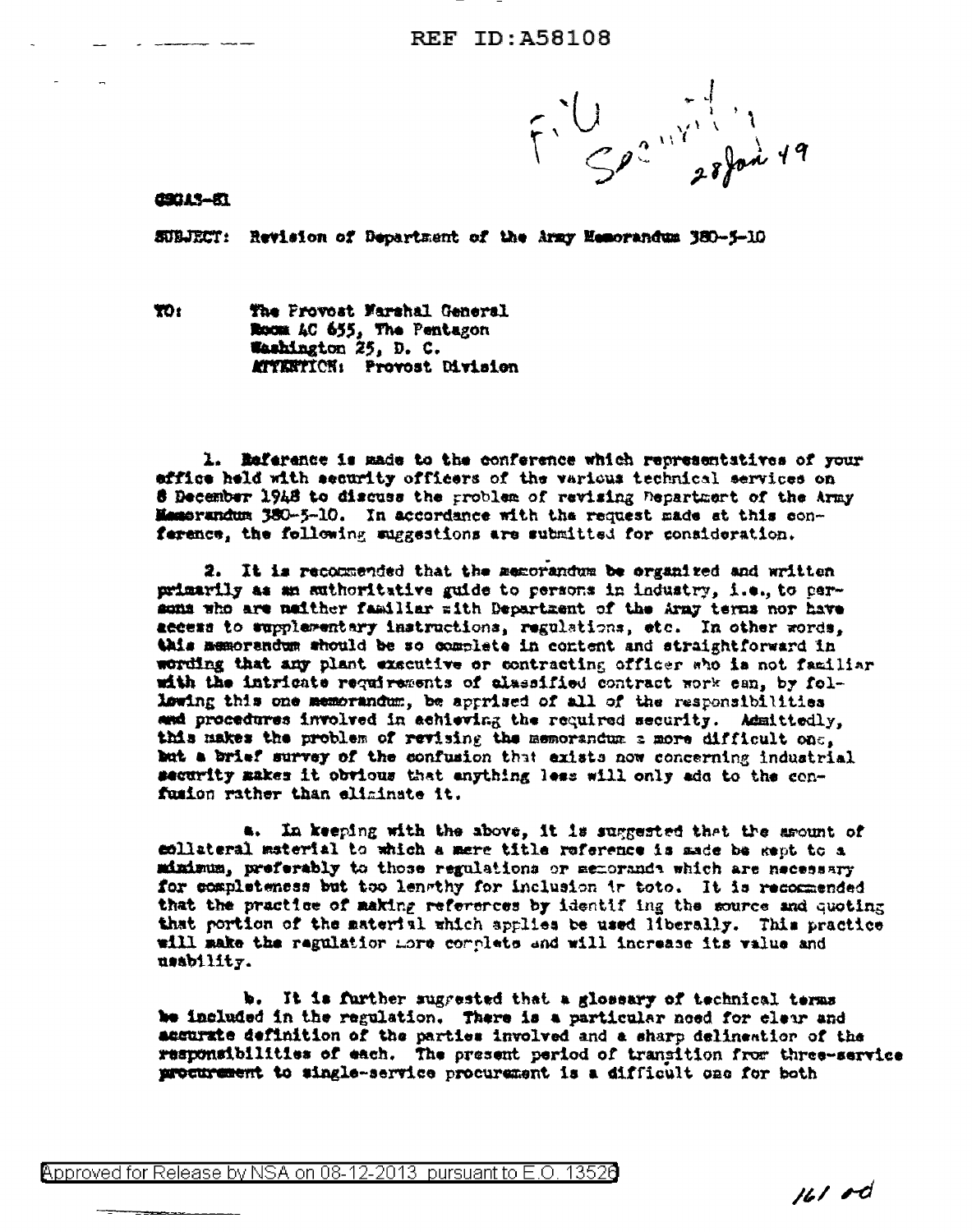CIGAS-21 Subject: Wevision of Department of the Army Wemprendum 980-5-10

contractor and procuring agency. Old and familiar terms, contacts, and procedures are being replaced with new. It is assential therefore that the terminology of this regulation, which has a basic position in the armed services procurement procedures, be clearly defined.

3. In view of the fact that determination of questionable cryptolagic elearances is to rest with the Army-Mavy-Air Force Personnel Security Reard, it is strongly recommended that the Army Security Agency, which has responsibility for aryptologic security within the Army, be permitted representation on this board when a cryptologic clearance is involved. The determination of the degree of security sensitivity invalved in the various phases of a cryptologic contract car be made only by trained ary tologic experts. It is realized that every other technical service wight make a similar plea for representation, but the parallel does not exist. He other technical service has over minety-five per cent of its equipment and activities classified; no other technical service is without sounterpart in sivil life; and, most important, no other technical sarvice depends so completely upon security measures for its effectivenese.

4. In response to the recusst for ideas applicable to the general problem of security clasrances, it is suggested that an intensive study be made of the possibility of using psychological tests in conjunction with a lis detector to determine the loyalty and mental stability of a person. The present sethod of measuring stability and judging loyalty solely by investigating the estornal appearances of a person's past is masound. Cencerned as it is with the surface, this method ignores the prosses of mental development, the trials and errors involved in maturing. This method shows only the mistakes a person makes and fails to determine whether a person learns anything from his mistakes. Appearances seldom show intent, and intent is the primary elevent of loyalty.

5. Inclosed are specific comments and suggestions on the revised draft of the Department of the Army Memorandum 380-5-10.

FOR THE CHICF, AREY SECURITY AGENCY:

1 lasl Commonts and suggestions on revised draft of Dept of the Army Hemo 380-5-10

 $\frac{1}{2}$ 

 $\mathbf{1}$ 

 $\overline{\mathbf{r}}$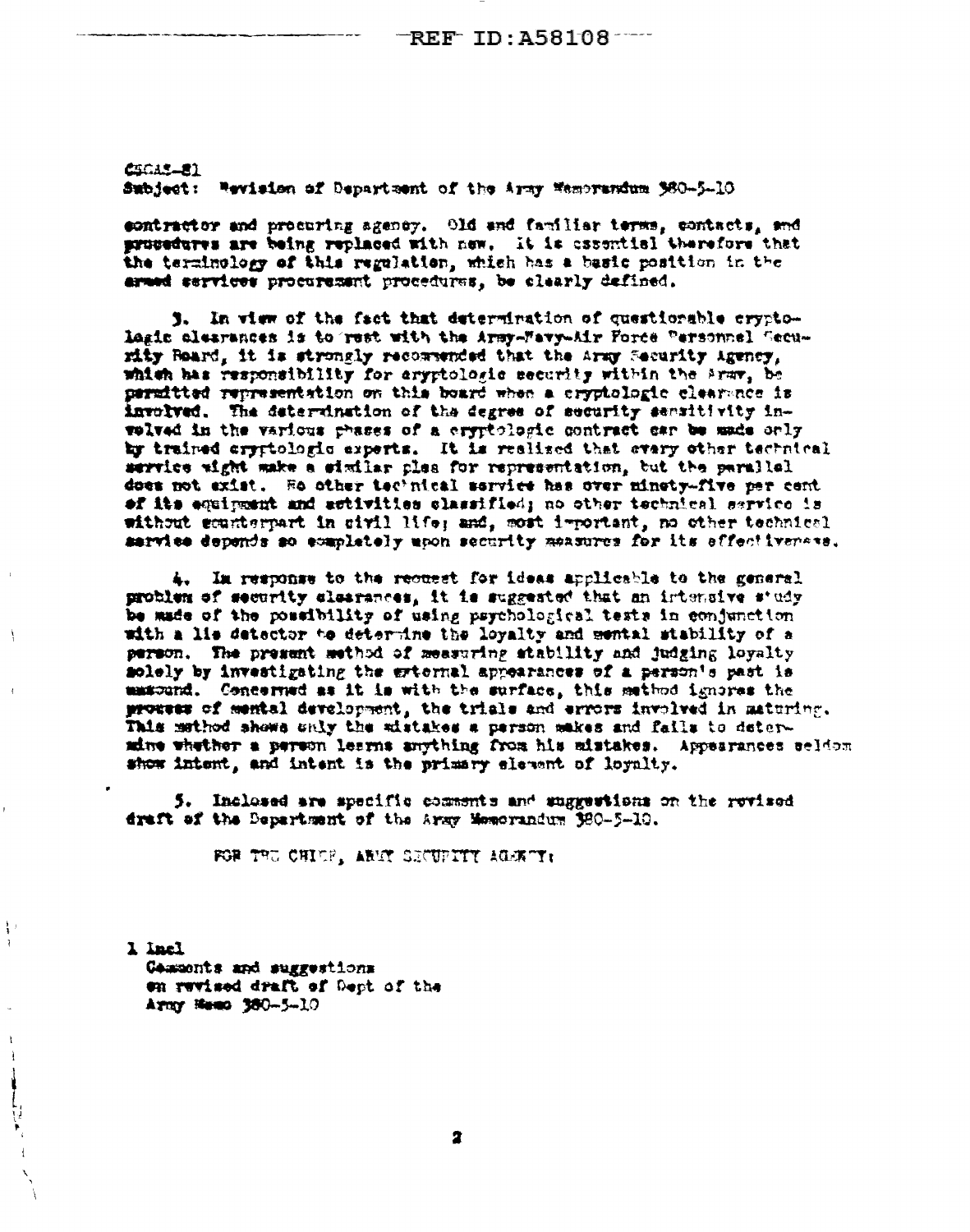Commants and Suggestions on Specific Points in Draft of Revised Department of the Army Vemorandum 300-5-10

## Paragraph 1 Include oryptologic clearance directive in references.

------

- Include definition of cryptologic clearance substantially as follows: Paragraph 2h "A eryptologic clearance is a formal certification of a person authorising him to have access to paterial associated with the sansitive phases of communication security, communication intelligence, and related activities."
- Include definition of suspension of cryptologic clearance substan-Paragraph 2L tially as follows: "Any contractor, subcontractor, or employee performing work on cryptologic contracts who does not meet the carrent requirements for clearance for cryptologic duties, will be immediately removed from duties involving access to cryptologic information."
- Add as second sentence: "They are also intended to serve as a Paragraph 4 guide for contractors and subcontractors engaged in classified and/or cryptologic contracts." In last sentence ouit "to eryptographic clearances nor."
- Paragraphs 6 The question arises as to why the AWAF Personnel Gecurity Poard and 7 apscifies officers as members while the Industrial Employment Peview Board does not specify. Is it intended to the former exclusively military and the latter a mixture of military and civilian personnel? If such is the case, it is recommended that the designation be altered to make the compositior of both boards a mixture of military and civilian personnel. Soth boards will be operating under broad authoritative povers and under compulsion for decision. Such conditions are conducive to arbitrary actions and require for balance the compensating factor of heterogeneous memberahip.
- Paragraph 8 There is a conflict between paragrach 8 and paragraph  $6b(1)$ . Poes the ANAP Personnel Security soard grant (paragraph 6b) or surervise the granting of (paragraph 6) clearances<sup>o</sup>

Add: "including cryptologic" after the words "contract work or Paragrarh  $9a(1)$ information." In the same sentence, substitute the term "letter of consent" for "written consent." Add as second sentence: "The letters of consent should specify whether the individual concerned can or earnot work on cryptologic contracts."

 $\bullet$